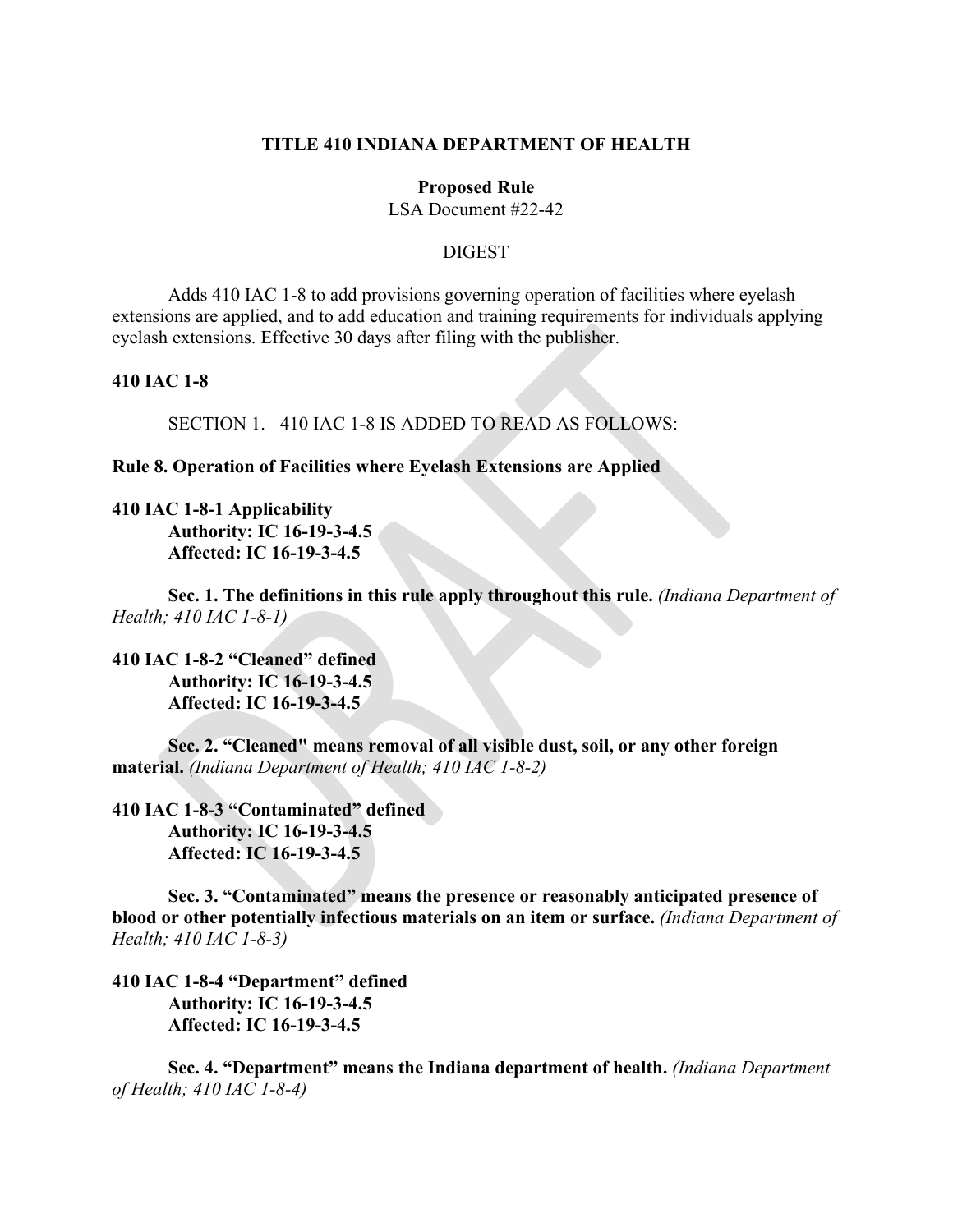**410 IAC 1-8-5 "Eyelash extensions" defined Authority: IC 16-19-3-4.5 Affected: IC 16-19-3-4.5**

**Sec. 5. "Eyelash extensions" has the meaning set forth in IC 16-19-3-4.5(a).** *(Indiana Department of Health; 410 IAC 1-8-5)*

**410 IAC 1-8-6 "Facility" defined Authority: IC 16-19-3-4.5 Affected: IC 16-19-3-4.5**

**Sec. 6. "Facility" means any room, space, or business where eyelash extensions are applied to members of the public.** *(Indiana Department of Health; 410 IAC 1-8-6)*

**410 IAC 1-8-7 "Intermediate level disinfection" defined**

**Authority: IC 16-19-3-4.5 Affected: IC 16-19-3-4.5**

**Sec. 7. "Intermediate level disinfection" means a process that inactivates:**

*(1) Mycobacterium tuberculosis;*

- **(2) vegetative bacteria;**
- **(3) most viruses; and**
- **(4) most fungi;**

**but does not necessarily kill bacterial spores.**  *(Indiana Department of Health; 410 IAC 1-8-7)*

**410 IAC 1-8-8 "Personal protective equipment" defined Authority: IC 16-19-3-4.5 Affected: IC 16-19-3-4.5**

**Sec. 8. "Personal protective equipment" means specialized clothing or equipment worn for protection against contact with blood or other potentially infectious materials.**  *(Indiana Department of Health; 410 IAC 1-8-8)*

**410 IAC 1-8-9 "Sterilize" or "sterilization" defined Authority: IC 16-19-3-4.5 Affected: IC 16-19-3-4.5**

**Sec. 9. "Sterilize" or "sterilization" means the use of a physical or chemical procedure to destroy all microbial life, including highly resistant bacterial endospores.**  *(Indiana Department of Health; 410 IAC 1-8-9)*

**410 IAC 1-8-10 "Work unit" defined Authority: IC 16-19-3-4.5**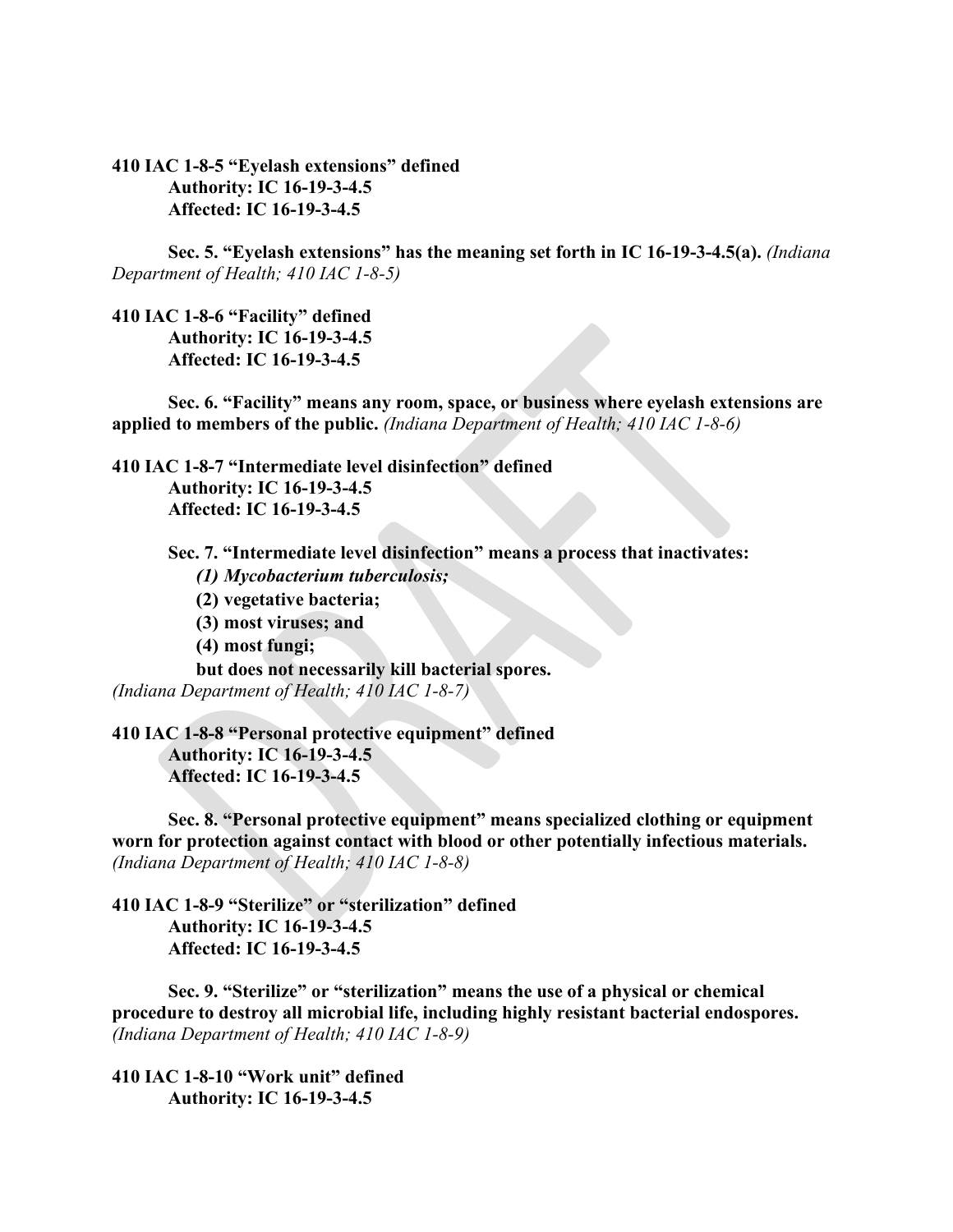**Affected: IC 16-19-3-4.5**

**Sec. 10. "Work unit" means an individual area, including but not limited to, chairs, tables, booths, or beds, where eyelash extensions are applied in the facility.** *(Indiana Department of Health; 410 IAC 1-8-10)*

**410 IAC 1-8-11 Scope and purpose Authority: IC 16-19-3-4.5 Affected: IC 16-19-3-4.5**

**Sec. 11. (a) This rule establishes standards of operation for facilities where eyelash extensions are applied to members of the public.** 

**(b) Requirements in this rule are applicable to all individuals who wish to practice the application of eyelash extensions for members of the public.**

**(c) This rule does not apply to licensed estheticians or cosmetologists who can provide evidence of eyelash extension related training that meets the requirements in 410 IAC 1-8-12(c). Any licensed esthetician or cosmetologist who does not provide evidence of eyelash extension related training that meets the requirements in this subsection must adhere to this rule by completing a certification program recognized by the department.**

**(d) The purpose of this rule is to protect the public from the hazards of unsanitary or unskilled eyelash extension services, including but not limited to, trauma to or infection of the eyelid or cornea, allergic reaction to the glue, and permanent or temporary loss of eyelashes.**

*(Indiana Department of Health; 410 IAC 1-8-11)*

**410 IAC 1-8-12 Certification and training Authority: IC 16-19-3-4.5 Affected: IC 16-19-3-4.5**

**Sec. 12. (a) All individuals who wish to practice the application of eyelash extensions for the public must obtain a certification from a program recognized by the department. (b) Programs shall maintain and submit the following documentation to the department to be recognized as a certified program:**

**(1) Course curriculum that incorporates the standards in sections 12 and 13 into its course objectives with an evaluation method to ensure competency of learning program objectives.**

**(2) Attendance and make-up policy to ensure individual has attained appropriate hours of training.**

**(3) Hiring policy that ensures all instructors hired have at least two (2) years of practical experience in applying eyelash extensions. All certification program instructors must present evidence of eyelash extension training that complies with this rule. Evidence of eyelash extension training shall include the submission of applicable licenses or certifications with related curriculum or transcript to display eyelash extension specific subject matter.**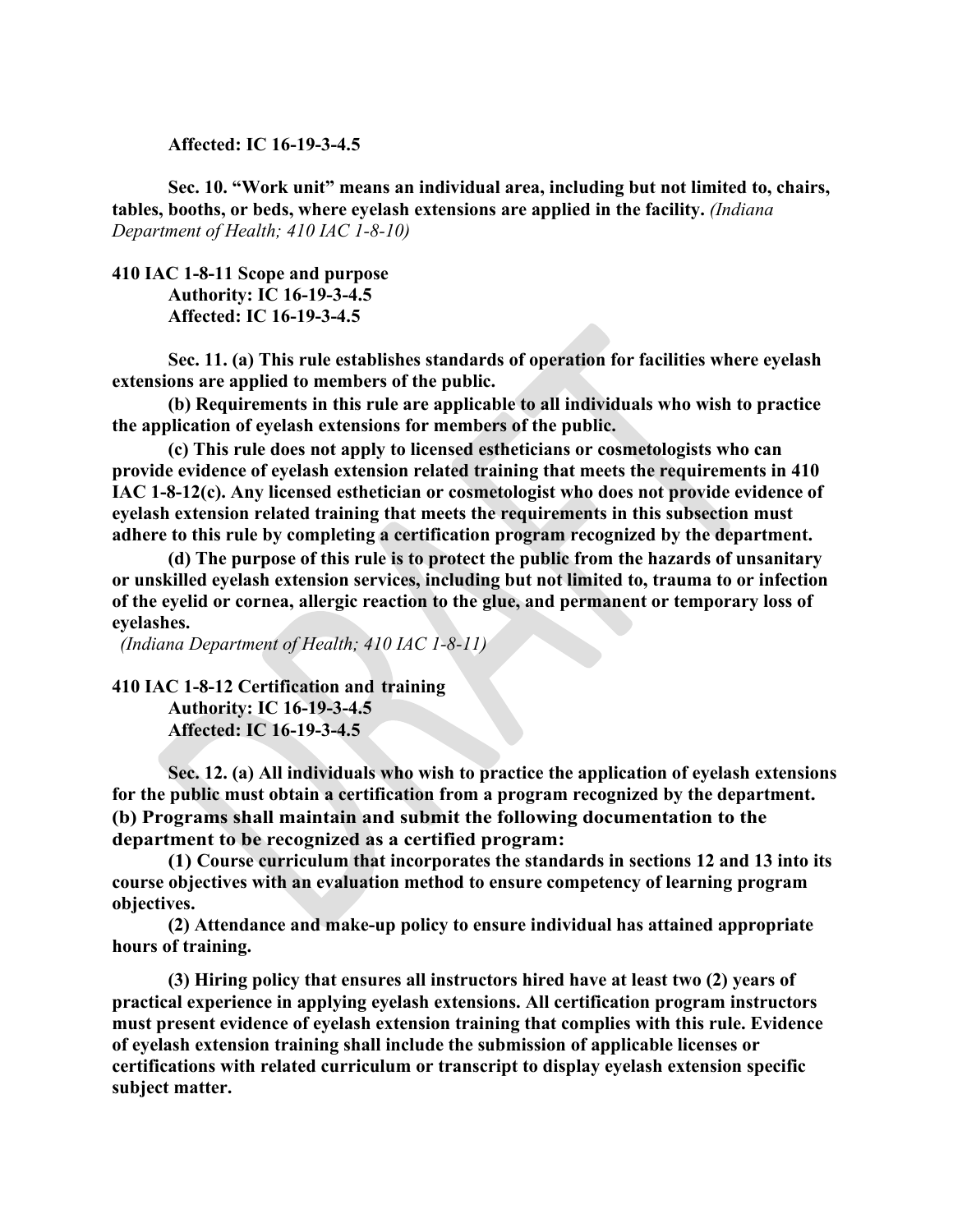**(c) Certification programs must provide in-person training that includes the following:**

| <b>Theory and Demonstration</b> | 15 hours |
|---------------------------------|----------|
| <b>Actual Practice</b>          | 30 hours |
| Total                           | 45 hours |

**(d) Certification programs must include training on the following topics:**

- **(1) Proper application techniques for eyelash extensions.**
- **(2) Methods and procedures related to the application of eyelash extensions.**
- **(3) Appropriate sanitization and disinfection.**
- **(4) Prevention of cross-contamination.**
- **(5) Adhesives (including ingredients and contraindications).**
- **(6) Consultation processes for potential clients. All individuals obtaining a certificate to perform the service of eyelash extensions must be familiar with all conditions listed in section 13.**
- **(7) Proper safety practices.**

**(e) A document attesting to the individual's certification must be displayed in a prominent location within the facility.**

**(f) Program recognition shall be renewed every four (4) years by submitting documentation demonstrating that the program continues to meet the requirements in this rule.**

**(g) The department may conduct an investigation if it receives information that a program no longer meets the requirements for recognition in this rule. Programs must provide updated information demonstrating compliance to the department upon request.**

**(h) If after investigation the department finds the program no longer meets the requirements for recognition in this rule, or if the program fails to provide the requested information, then the department may remove recognition of the program.** 

**(i) In order to continue to be recognized by the department, certification programs approved prior to the effective date of this rule must submit documentation attesting that the certification program meets all requirements in this rule.**

*(Indiana Department of Health; 410 IAC 1-8-12)*

**410 IAC 1-8-13 Client consultation**

**Authority: IC 16-19-3-4.5 Affected: IC 16-19-3-4.5**

**Sec. 13. (a) To protect clients from potential risks including, but not limited to, trauma, infection of the eyelid or cornea, allergic reaction to glue, and permanent or temporary loss of eyelashes, all potential clients must receive a consultation prior to service. All consultations must include both a verbal or written confirmation and a physical observation of the client using the conditions listed in subsection (b). Any client suspected to have a condition listed in subsection (b) shall be directed to seek consultation with a physician prior to application of eyelash extensions.**

**(b) Clients with the following conditions must not receive eyelash extension service:**

**(1) Lack of natural lash hair or very sparse natural lash hairs.**

**(2) Alopecia areata (a condition that causes full or partial hair loss that can impact**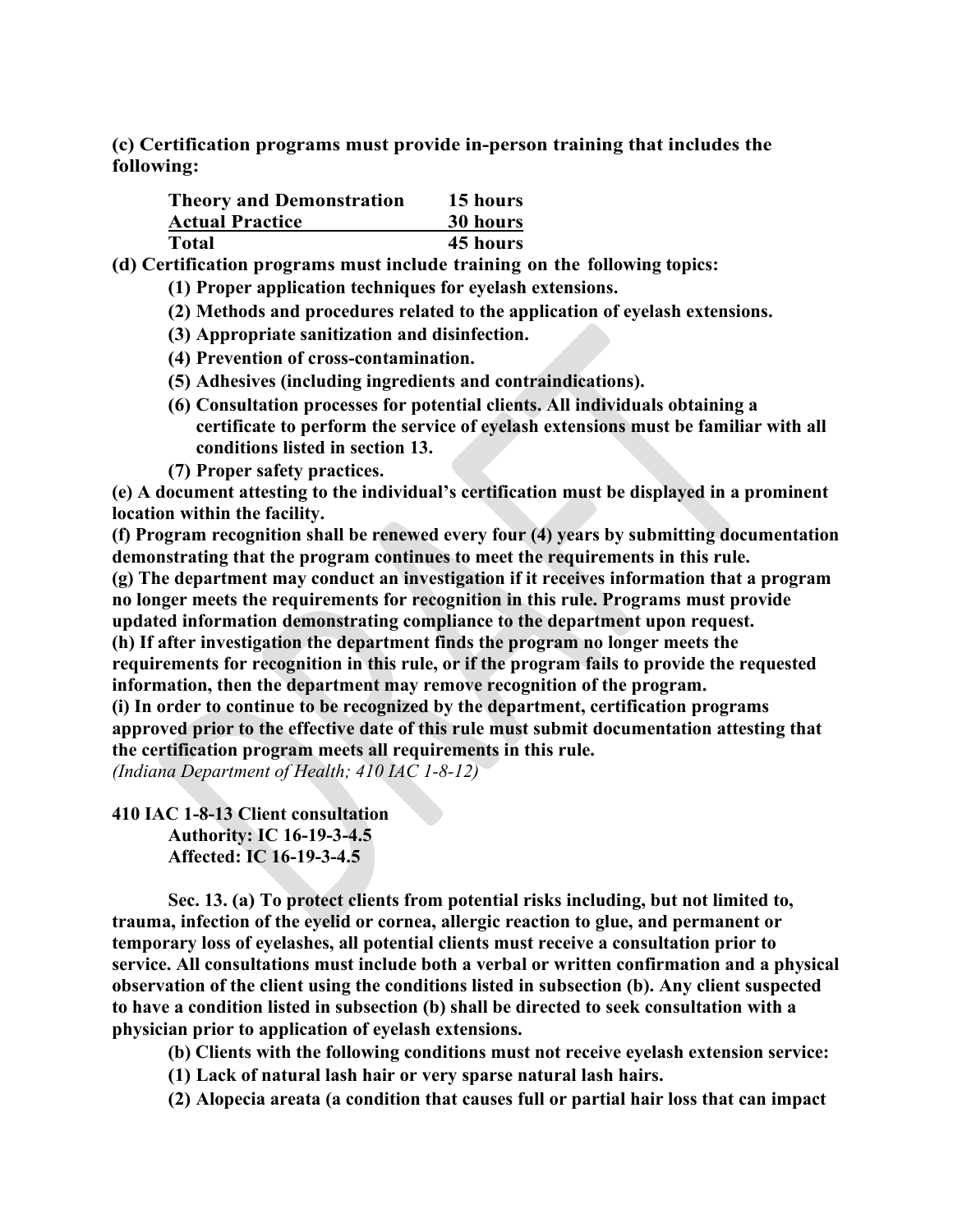**eyelashes and eyebrows).**

- **(3) Chemotherapy hair loss.**
- **(4) Mechanically damaged lashes.**
- **(5) Trichotillomania (stress or anxiety-induced urge to pull out your hair, including your eyelashes).**
- **(6) Poor lash health, including short, thin, or fragile lashes.**
- **(7) Allergies to adhesive or adhesive ingredients.**
- **(8) Thyroid condition treated with medication.**
- **(9) Eye infection.**
- **(10) Recent eye procedure or surgery.**

*(Indiana Department of Health; 410 IAC 1-8-13)*

**410 IAC 1-8-14 Responsibilities Authority: IC 16-19-3-4.5 Affected: IC 16-19-3-4.5**

**Sec. 14. Any individual employed by the facility or anyone acting on behalf of the facility who has a reasonably anticipated risk for skin, eye, or mucous membrane contact shall have and use personal protective equipment as required by this rule.** *(Indiana Department of Health; 410 IAC 1-8-14)*

**410 IAC 1-8-15 Policies**

**Authority: IC 16-19-3-4.5 Affected: IC 16-19-3-4.5**

**Sec. 15. Facility operators shall develop a written policy in compliance with this rule that:**

**(1) requires the use of gloves when performing the application of eyelash extensions or any other activity or duty that includes any reasonably anticipated skin, eye, or mucous membrane contact;**

**(2) requires disinfection or sterilization of contaminated reusable items; and**

**(3) provides sanctions, including discipline and dismissal, if warranted, for failure to adhere to the provided policy.** 

*(Indiana Department of Health; 410 IAC 1-8-15)*

**410 IAC 1-8-16 Illness**

**Authority: IC 16-19-3-4.5 Affected: IC 16-19-3-4.5**

**Sec. 16. Individuals practicing the application of eyelash extensions shall refrain from the practice of eyelash extension application if they are experiencing symptoms of acute disease including, but not limited to, the following:**

**(1) Diarrhea.**

**(2) Vomiting.**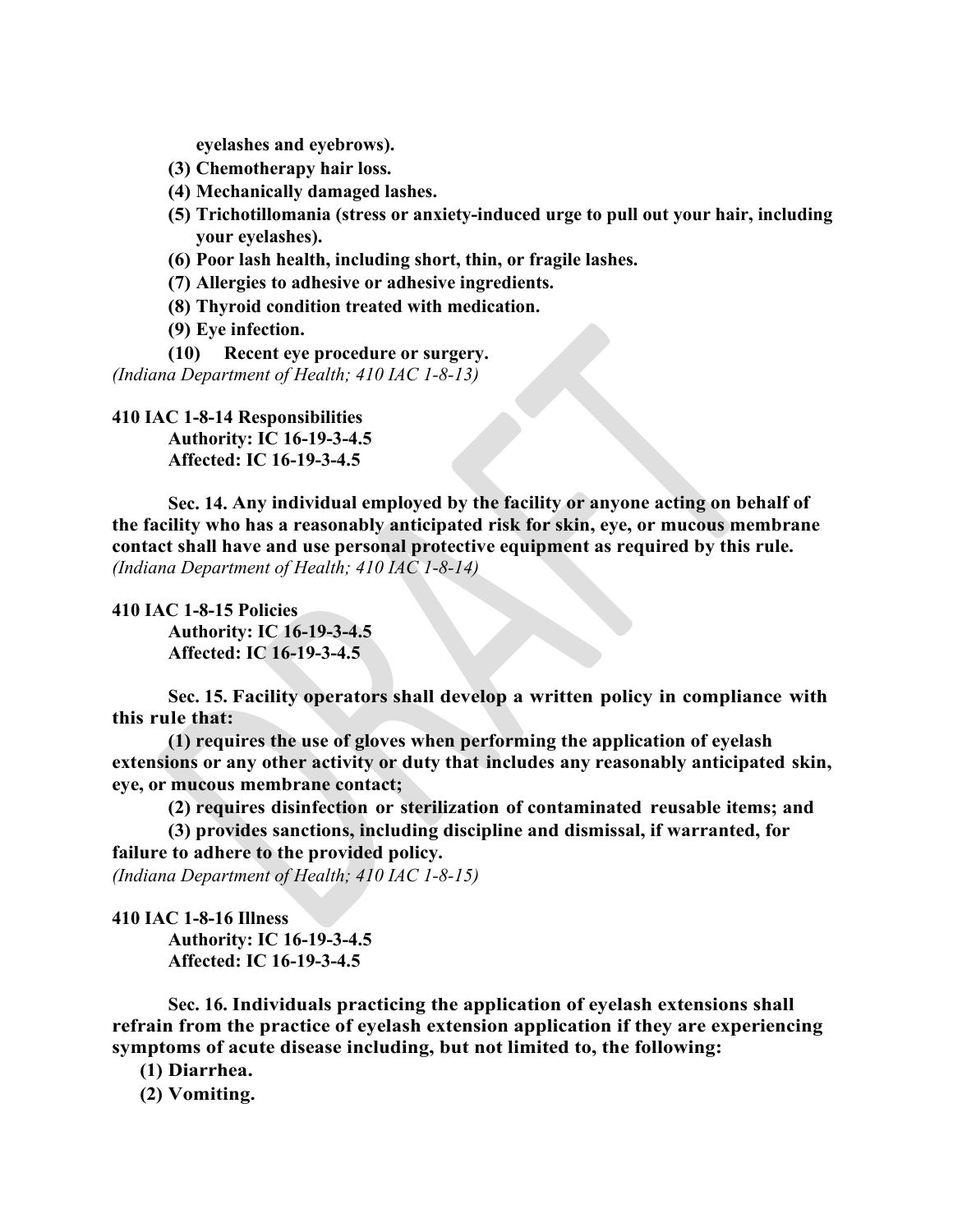- **(3) Fever.**
- **(4) Rash.**
- **(5) Productive cough.**
- **(6) Jaundice.**

**(7) Draining (or open) skin infections, boils, impetigo, or scabies.**

*(Indiana Department of Health; 410 IAC 1-8-16)*

**410 IAC 1-8-17 Cleanliness**

**Authority: IC 16-19-3-4.5 Affected: IC 16-19-3-4.5**

**Sec. 17. (a) All instruments used, including tweezers, shall be sterilized prior to use on a customer using the process in this subsection. Instruments shall be:**

**(1) washed in a low residue detergent and rinsed prior to sterilization;**

**(2) disinfected using an EPA registered bactericide, viricide, and fungicide** 

**disinfectant, used according to manufacturer's instructions; and**

**(3) after disinfection, sterilized using one (1) of the following methods:**

**(A) A steam autoclave sterilizer in which the instruments are subjected to saturated steam of the pressure of fifteen (15) pounds per square inch for thirty (30) minutes at two hundred fifty (250) degrees Fahrenheit; or**

**(B) A dry heat sterilizer in which instruments are heated for two (2) hours at three hundred forty (340) degrees Fahrenheit.**

**(b) All eyelash extension practitioners shall:**

**(1) wash their hands in fresh water with germicidal soap (antimicrobial) or use alcohol-based hand rub immediately before serving each customer; and**

**(2) when performing application of eyelash extensions, wear protective gloves, which must be disposed of after providing the service to a customer.**

**(c) All disposable items used by an eyelash extension practitioner, including but not limited to:**

**(1) cotton swabs;**

- **(2) cotton balls;**
- **(3) eyelash/mascara wands;**
- **(4) lashes;**
- **(5) adhesive; and**

```
(6) tape;
```
**shall be disposed of after serving each customer.** *(Indiana Department of Health; 410 IAC 1-8-17)*

**410 IAC 1-8-18 Water supply Authority: IC 16-19-3-4.5 Affected: IC 16-19-3-4.5**

> **Sec. 18. (a) Hot and cold running water shall be supplied to the facility. (b) The water supply required in subsection (a) shall be connected with a pressure**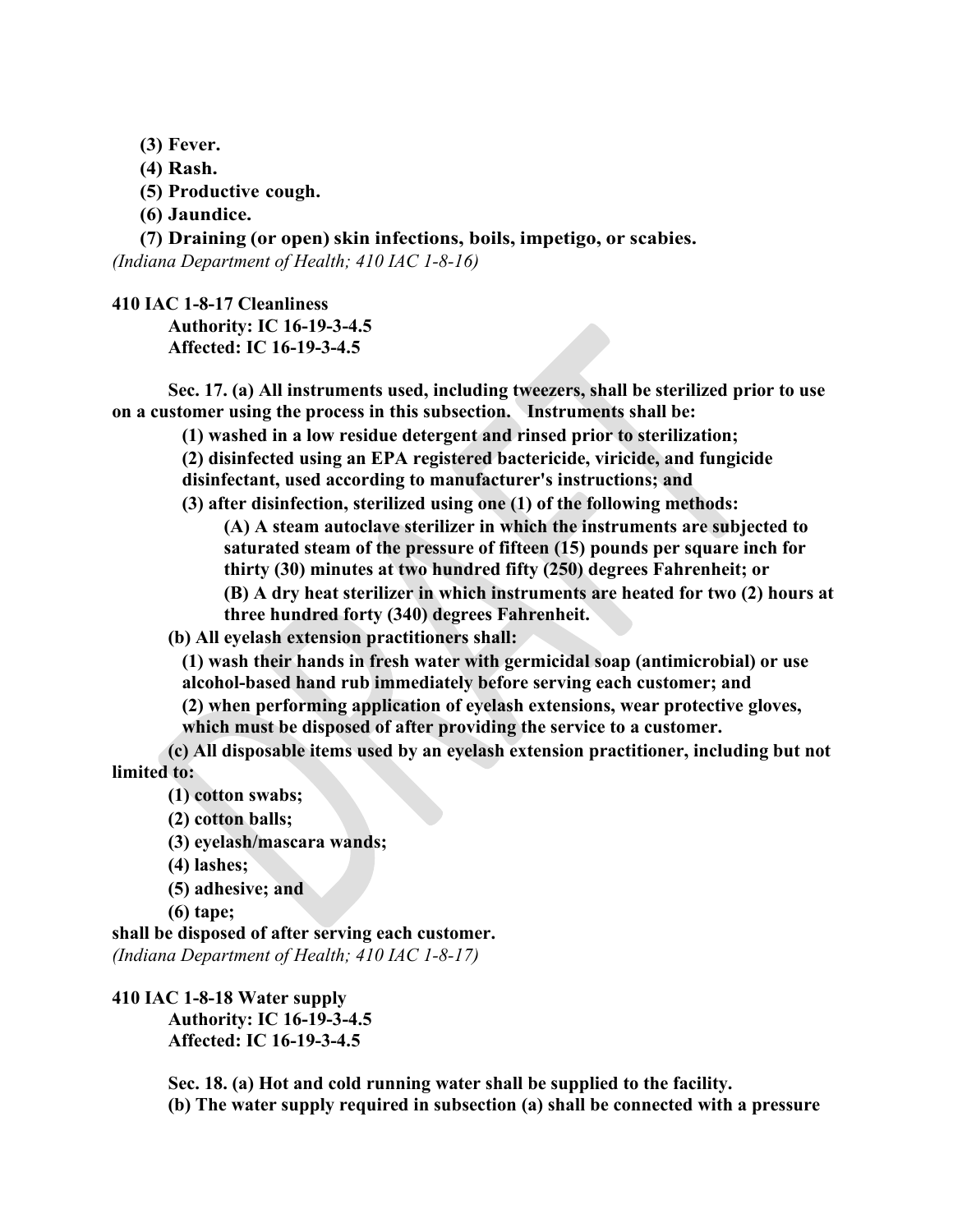**supply whenever it is available.**

*(Indiana Department of Health; 410 IAC 1-8-18)*

**410 IAC 1-8-19 Handwashing and Alcohol-based Hand Rub (ABHR) Authority: IC 16-19-3-4.5 Affected: IC 16-19-3-4.5**

**Sec. 19. (a) Handwashing facilities and alcohol-based hand rub shall be readily accessible where eyelash extension application is provided.**

**(b) Hands shall be cleaned immediately before putting on gloves and after removal of gloves or other personal protective equipment. Only single-use towels shall be used.**

**(c) Handwashing shall be conducted with soap and running water when hands are visibly soiled.**

*(Indiana Department of Health; 410 IAC 1-8-19)*

**410 IAC 1-8-20 Personal protective equipment Authority: IC 16-19-3-4.5 Affected: IC 16-19-3-4.5**

**Sec. 20. (a) Disposable gloves, such as surgical or examination type, shall be worn during the eyelash extension application process. Gloves shall be changed and properly disposed of each time there is an interruption in the application of the eyelash extensions, when the gloves become torn or punctured, or whenever the ability to function as a barrier is compromised. Disposable gloves shall not be reused.**

**(b) Gloves shall be worn when performing equipment sterilization.** *(Indiana Department of Health; 410 IAC 1-8-20)*

**410 IAC 1-8-21 Clean uniforms Authority: IC 16-19-3-4.5 Affected: IC 16-19-3-4.5**

**Sec. 21. All individuals performing the application of eyelash extensions shall at all times while serving customers wear a clean, washable outer garment.** *(Indiana Department of Health; 410 IAC 1-8-21)*

**410 IAC 1-8-22 Floors; walls; furniture Authority: IC 16-19-3-4.5 Affected: IC 16-19-3-4.5**

**Sec. 22. Floors, walls, and furniture shall be kept clean and sanitary at all times.**  *(Indiana Department of Health; 410 IAC 1-8-22)*

**410 IAC 1-8-23 Towels; linens; headbands Authority: IC 16-19-3-4.5**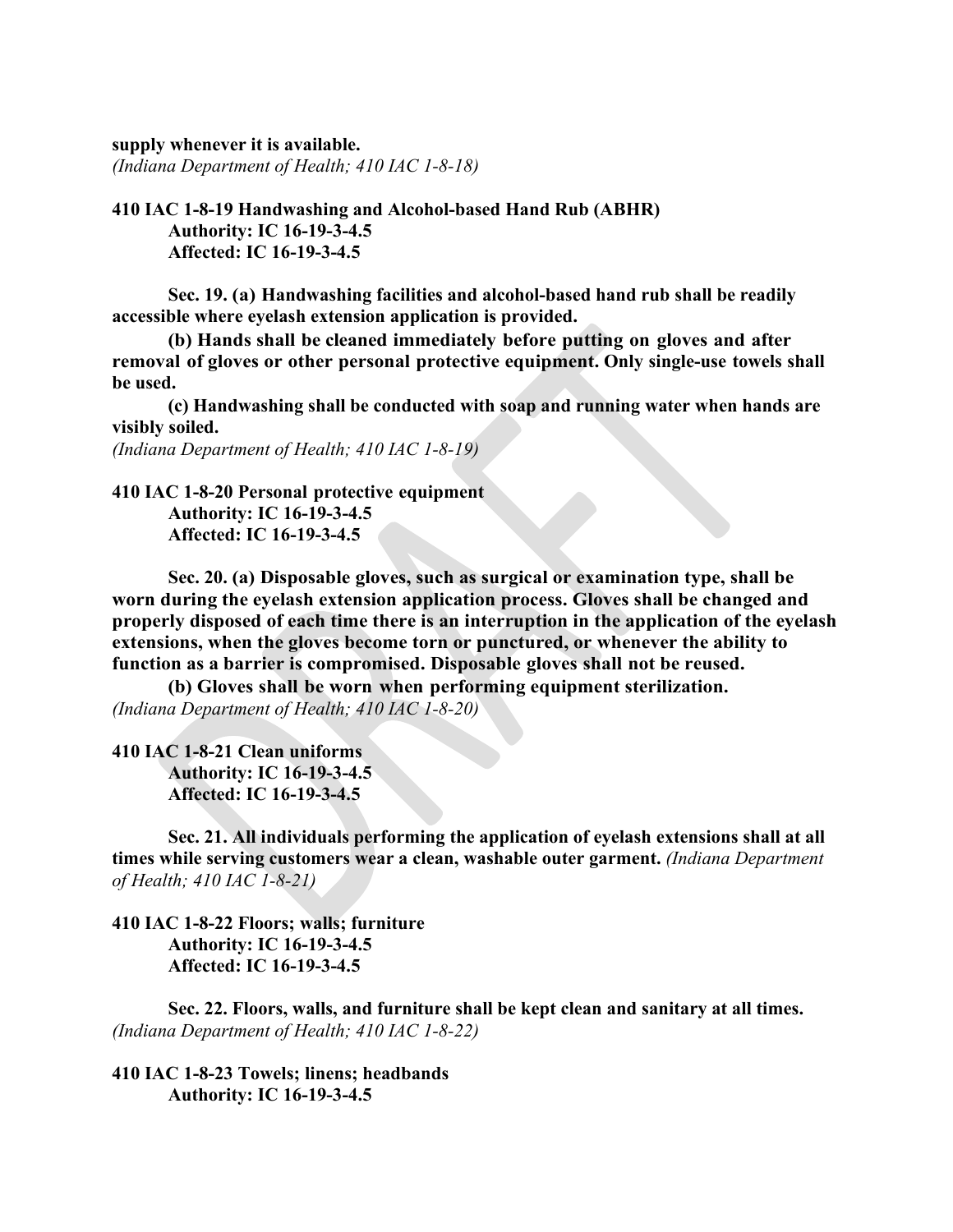**Affected: IC 16-19-3-4.5**

**Sec. 23. (a) Clean towels, linens, and headbands shall be: (1) used for each customer; and (2) stored in a clean and closed cabinet or drawer until use.**

**(b) Soiled towels, linens, and headbands shall be stored in a covered hamper.** *(Indiana Department of Health; 410 IAC 1-8-23)*

**410 IAC 1-8-24 Covered waste receptacle Authority: IC 16-19-3-4.5 Affected: IC 16-19-3-4.5**

**Sec. 24. There shall be at least one (1) covered waste receptacle located in every work unit.** *(Indiana Department of Health; 410 IAC 1-8-24)*

# **410 IAC 1-8-25 Separate room Authority: IC 16-19-3-4.5**

**Affected: IC 16-19-3-4.5**

**Sec. 25. (a) Facilities where eyelash extension services are provided shall maintain a separate room that is used exclusively for those services.**

**(b) The room required under subsection (a) shall be surrounded by ceiling to floor walls and accessed only by doors that shall remain closed when eyelash extension services are being performed.**

**(c) The room required under subsection (a) can be utilized to perform services on multiple clients at the same time, provided that adequate work units are in place.** *(Indiana Department of Health; 410 IAC 1-8-25)*

#### **410 IAC 1-8-26 Draping**

**Authority: IC 16-19-3-4.5 Affected: IC 16-19-3-4.5**

**Sec. 26. (a) A disposable or clean washable draping shall be placed between the facility treatment chair or bed and the client.**

**(b) If a washable draping is used, there shall be at least twelve (12) clean drapings on the premises.**

**(c) Disposable drapings shall not be reused.**  *(Indiana Department of Health; 410 IAC 1-8-26)*

**410 IAC 1-8-27 Stool Authority: IC 16-19-3-4.5 Affected: IC 16-19-3-4.5**

**Sec. 27. There shall be at least one (1) stool for individuals performing application of eyelash extensions on the premises.** *(Indiana Department of Health; 410 IAC 1-8-27)*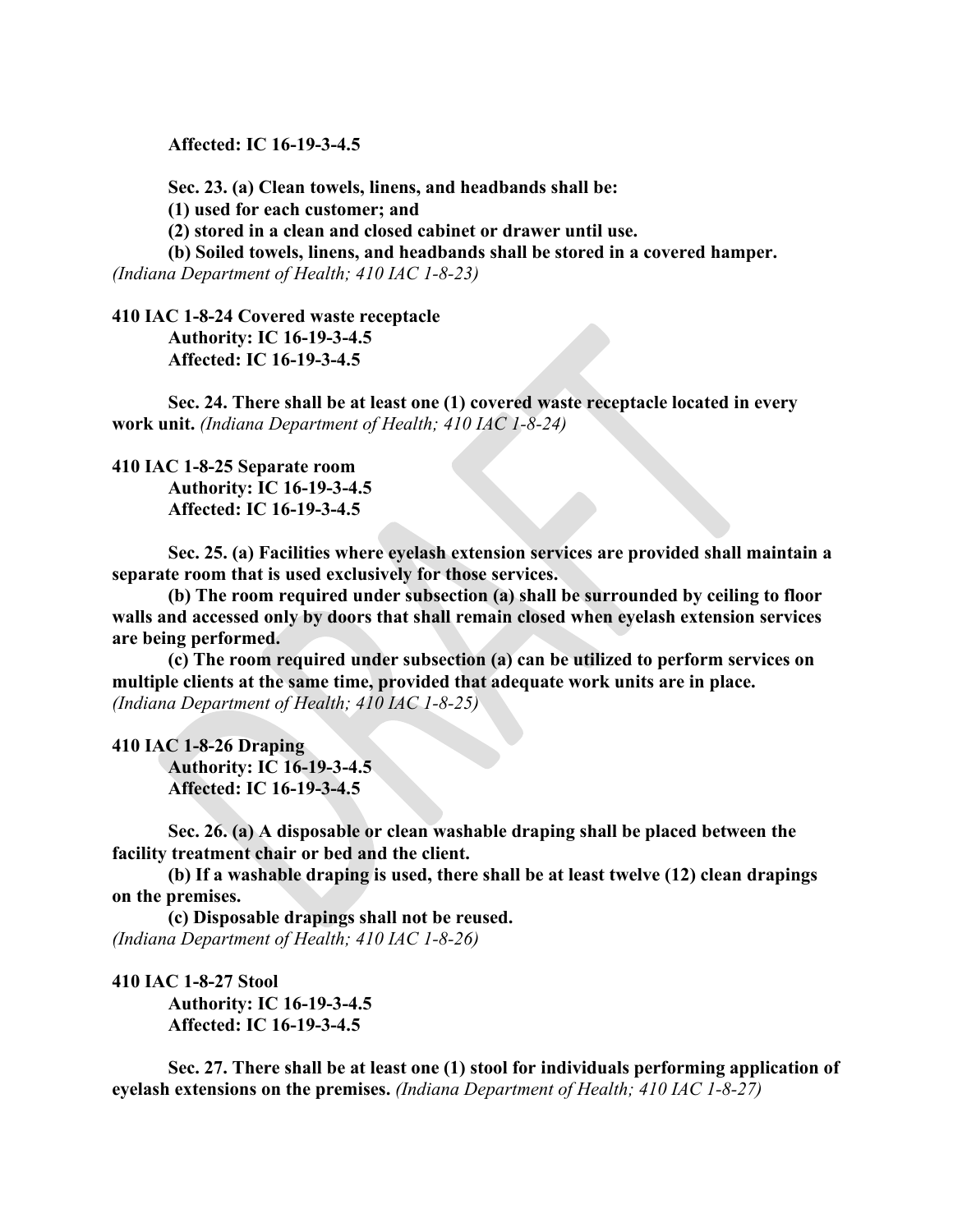## **410 IAC 1-8-28 Utility table Authority: IC 16-19-3-4.5 Affected: IC 16-19-3-4.5**

**Sec. 28. (a) There shall be at least one (1) utility table for each facility treatment chair or bed on the premises.**

**(b) As an alternative to the requirement in subsection (a), one (1) continuous countertop may be used.** *(Indiana Department of Health; 410 IAC 1-8-28)*

**410 IAC 1-8-29 Work environment Authority: IC 16-19-3-4.5 Affected: IC 16-19-3-4.5**

**Sec. 29. (a) No eyelash extension application shall be conducted in any room used as living quarters or in any room that opens directly into living or sleeping quarters.** 

**(b) Live animals shall be excluded from areas where eyelash extensions are being applied. This exclusion does not apply to the following:**

**(1) Patrol dogs accompanying security or police officers.**

**(2) Guide dogs accompanying the following:**

**(A) Blind persons.**

**(B) Partially blind persons.**

**(C) Physically disabled persons.**

**(D) Guide dog trainers.**

**(E) Persons with impaired hearing.**

**(c) Eating, drinking, and smoking shall not be allowed in work areas.** 

**(d) Food and drink shall not be kept in work areas.**

**(e) All equipment and environmental surfaces shall be cleaned and disinfected in between clients.**

**(f) All work surfaces shall be:**

**(1) nonabsorbent;** 

**(2) easily cleanable;**

**(3) smooth; and**

**(4) free of breaks, open seams, c racks, chips, pits, or similar imperfections.**

**(g) Disinfectant solutions shall be:** 

**(1) hospital grade, tuberculocidal Environmental Protection Agency (EPA) registered disinfectant; or**

**(2) sodium hypochlorite, five-tenths percent (0.5%) concentration, by volume (common household bleach in ten percent(10%) concentration in water). This solution shall be dated and shall not be used if it is more than twenty-four (24) hours old.**

*(Indiana Department of Health; 410 IAC 1-8-29)*

**410 IAC 1-8-30 Sanitizers; disinfectants**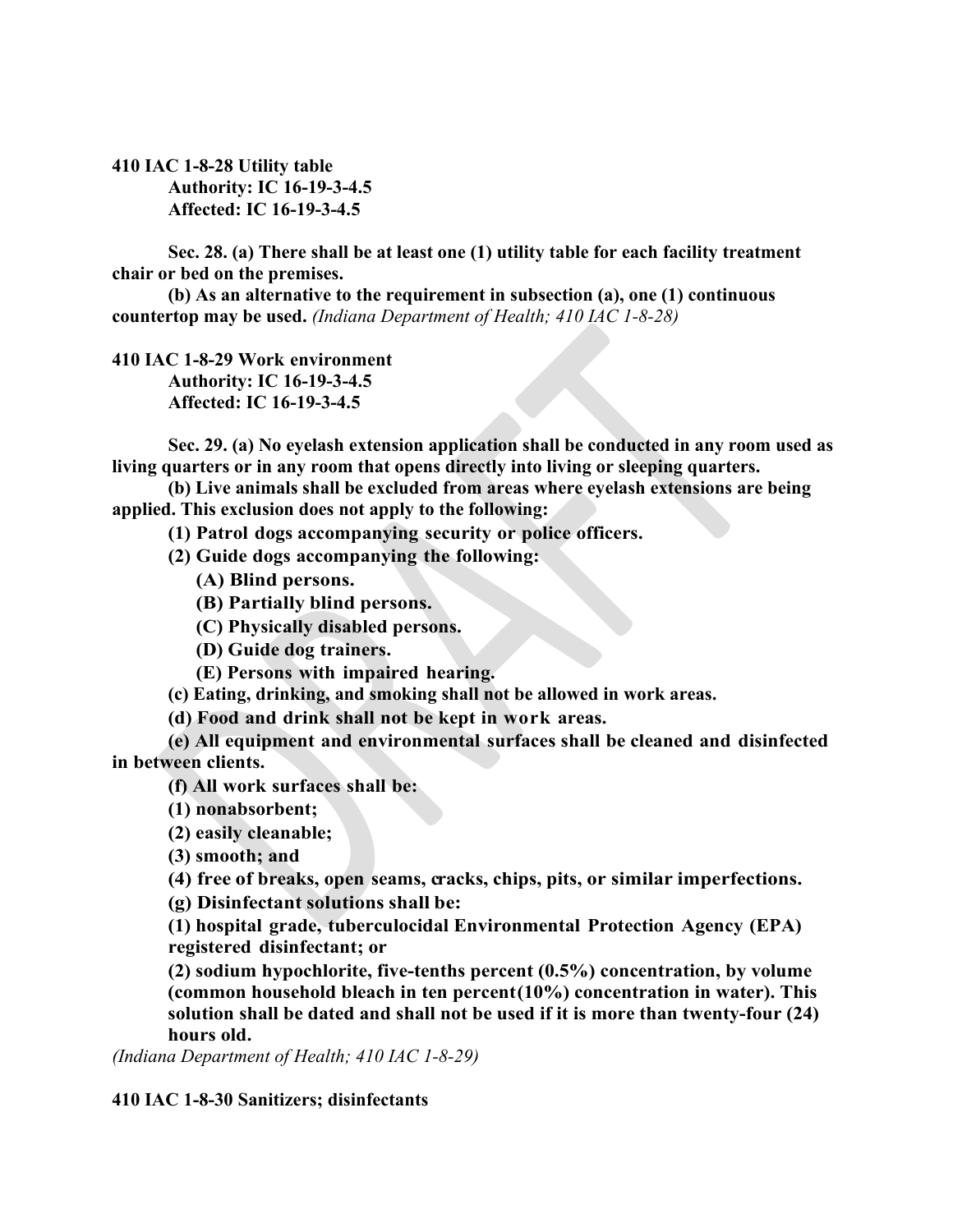**Authority: IC 16-19-3-4.5 Affected: IC 16-19-3-4.5**

**Sec. 30. (a) There must be at least one (1) wet EPA registered bactericide, viricide, and fungicide disinfectant and one (1) dry sanitizer on the premises.**

**(b) Each work unit must have at least one (1) wet sanitizer or disinfectant or one (1) dry sanitizer.**

*(Indiana Department of Health; 410 IAC 1-8-30)*

**410 IAC 1-8-31 Reusable equipment Authority: IC 16-19-3-4.5 Affected: IC 16-19-3-4.5**

**Sec. 31. (a) This section applies to reusable equipment.**

**(b) Heating procedures capable of sterilization must be used when heat stable, nondisposable equipment is sterilized.**

**(c) Equipment that is to be sterilized shall be put in single-use packaging.** 

**(d) Records must be maintained to document the following:**

**(1) Duration of sterilization technique.**

**(2) Determination of effective sterility, such as use of a biological indicator, is performed monthly.**

**(3) Equipment is maintained as recommended by the owner's manual.**

**(e) Reusable contaminated equipment shall not be stored or processed in a manner that requires any person to reach by hand into the containers where sharp items have been placed.**

**(f) Reusable contaminated equipment shall be:**

**(1) placed in puncture-resistant containers;**

**(2) labeled with the biohazard symbol;**

**(3) leakproof on both sides and bottom; and**

**(4) stored in a manner that does not require reaching by hand into the container where the equipment is stored until cleaning prior to sterilization.**

**(g) Reusable contaminated equipment shall be effectively cleaned prior to sterilization or disinfection.**

**(h) Sterilized equipment shall not be removed from wrappers or sterilizer packaging until immediately prior to use.** 

**(i) Any reusable equipment that comes into contact with mucus membranes shall be effectively cleaned and sterilized prior to use.** 

**(j) All reusable equipment that has contact with intact skin shall undergo, at a minimum, intermediate level disinfection.** 

**(k) All other equipment used during the application of eyelash extensions shall be single-use.**

**(l) All individuals practicing the application of eyelash extensions shall comply with all equipment manufacturers recommendations related to sterilization and disinfection.**